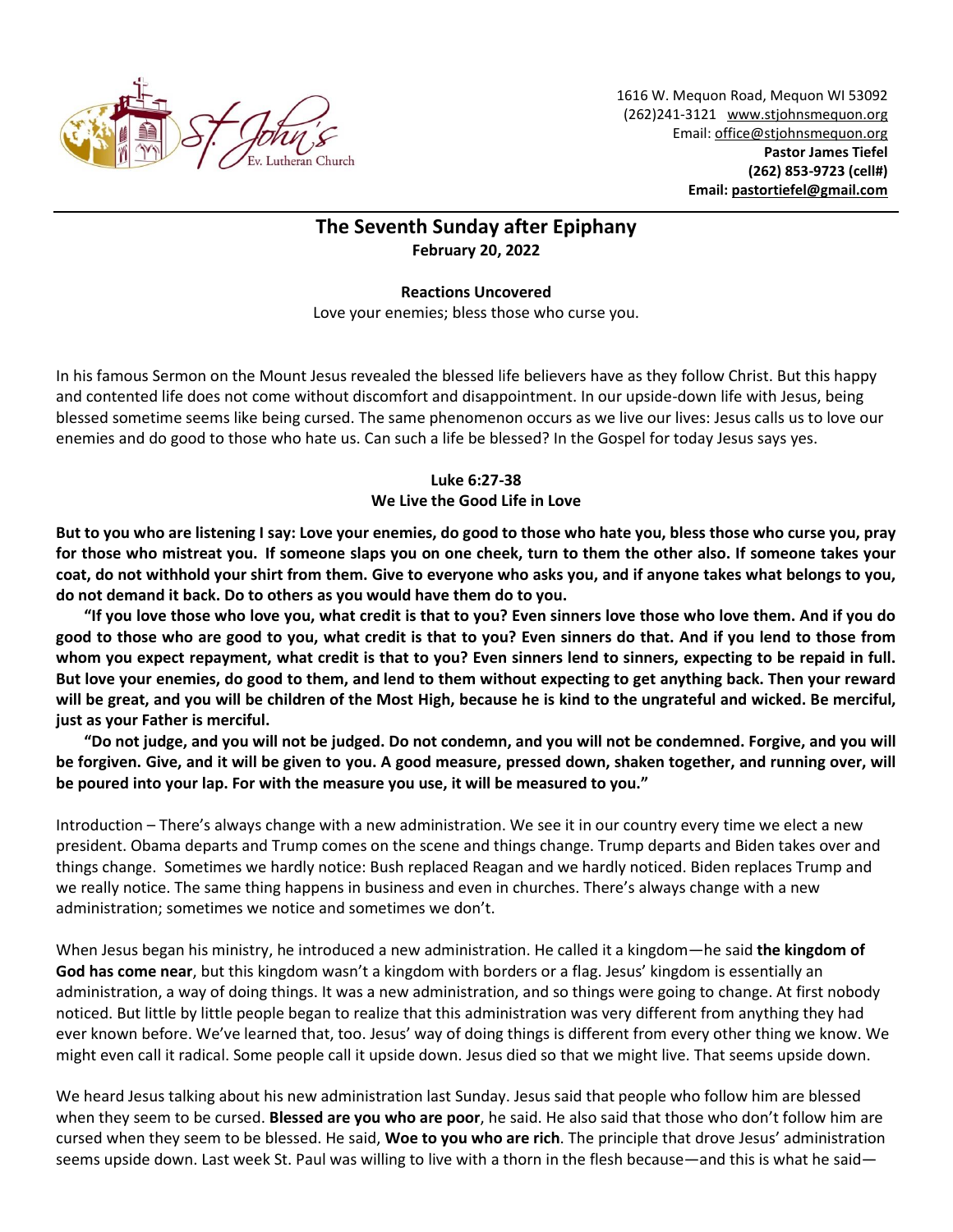**When I am weak, then I am strong**. Life with Jesus doesn't always include good health, good wealth, and good laughs. What life with Jesus does include is genuine joy, inner contentment, and a secure future. If you remember, last week we called that the good life.

So how do we handle the good life with Jesus? How do we live each day? How do we react? In the Gospel for today Jesus picks up where he left off last week and what he tells us sounds just as crazy and just as upside down. **Love your enemies**, he says, **do good to those who hate you.** Who does that? You do, Jesus says. And he says:

## **Live the Good Life in Love**

This is what love looks like This is what love looks for

1. So I was eight and eating ice cream at my grandfather's kitchen table and I said, "I love ice cream." And this old pastor scowled at me and barked, "You can't love ice cream. You can only love God and people." He made me cry and then my grandmother scowled at him. But he was right. The Bible's idea of love isn't passion or friendship. Love in the Bible is caring about others more than you care about yourself. God loves us even though we don't deserve it; we call that grace. We reflect God's love when we love others even when they don't deserve it. That's what love looks like.

And that's what Jesus is saying here. **Love your enemies, do good to those who hate you, bless those who curse you, pray for those who mistreat you.** It's hard enough to care more about others than you care about yourself even when they care more about you than they care about themselves. I know my wife loves me, but sometimes I would rather read a book than vacuum the carpets. I knew my boys loved me, but sometimes I would have rather watched TV than play catch with them. If the boys messed up or were stubborn or disrespectful, it was harder to love them, but I still cared more about them than I did about myself. But here Jesus is laying out the extreme of love. When you live the good life with me, Jesus wants to say, you care even for those who would stab you in the back or can't stand to look at your face. You're kind even to those who curse you, and you even pray for those who make your life miserable. If God's grace for us is love we don't deserve, then our love for others is love they don't deserve.

Jesus offers some examples of how we might show that love. **If someone slaps you on one cheek, turn to them the other also. If someone takes your coat, do not withhold your shirt from them. Give to everyone who asks you, and if anyone takes what belongs to you, do not demand it back.** Now we have to understand something. Jesus is giving us examples of what love might do in certain situations. If you're a police officer, you don't turn the other cheek if a crook points his gun at you. If someone tries to start your house on fire, you don't stand by and watch. Christians don't need to be passive; we don't need to be pushovers. That's not Jesus' point. What Jesus means is that sometimes love acts in difficult circumstances. If someone screams at me in anger, love might let him keep screaming without screaming back. If someone takes something that's yours because he's starving or scared or freezing or in pain, love might not demand it back and love might even be ready to help with more. Love always considers the circumstances. And so Jesus added: **Do to others as you would have them do to you**. What if you were in their circumstances? What would you hope they would do for you in love?

When Jesus urges us to live the good life in love, he's asking us to take a close look at ourselves. People talk about love all the time in one way or another. But what some people call love—and what we sometimes call love—doesn't fit Jesus' upside-down principle of the good life. Sometimes love doesn't hurt, not at all. **If you love those who love you, what credit is that to you? Even sinners love those who love them. And if you do good to those who are good to you, what credit is that to you? Even sinners do that. And if you lend to those from whom you expect repayment, what credit is that to you? Even sinners lend to sinners, expecting to be repaid in full.** There's no thorn in that kind of love; no weakness there, no humility, no challenge. That isn't the kind of love that lives the good life in Christ.

2. Our love for others needs to reflect the love Jesus has for us. His love is what Jesus wants our love to look like. This is hard for us. For one thing, we're always dragging that heavy old sinful nature behind us. Our faith reaches out to love, and the sinful nature pulls us back. Faith reaches out to love, and Satan whispers, "Not them, not now." Faith reaches out to love and the people around look at us as though we're nuts. Let's admit it. Our love doesn't always look like Jesus wants it to look.